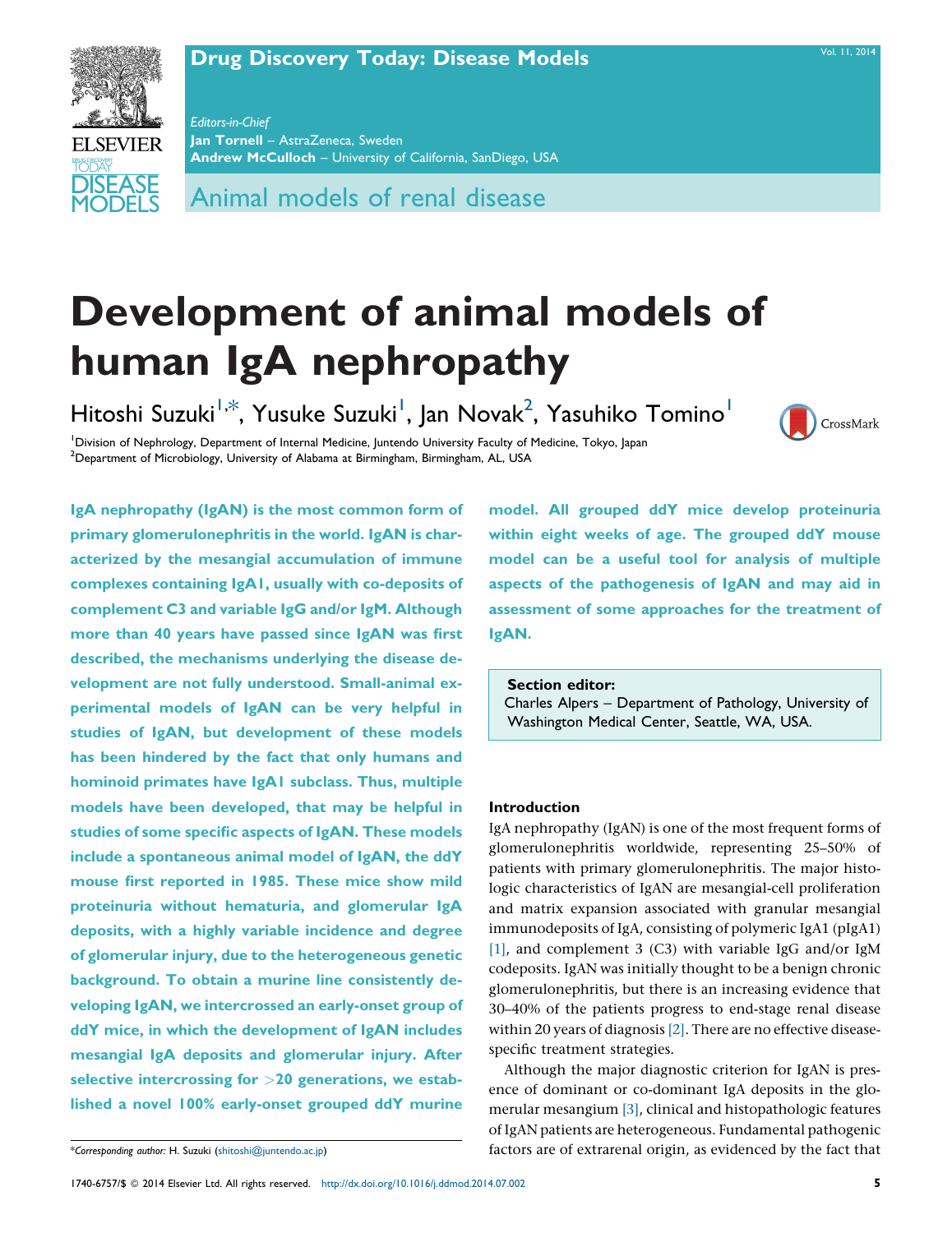about half of IgAN patients develop recurrent disease after renal transplantation [\[4\].](#page-5-0) Recently, many researchers have advanced the understanding of pathogenesis of IgAN at the biochemical, immunological, and genetic levels. Current data indicate that multiple processes contribute to development of IgAN in genetically susceptible individuals [\[2,5,6\]](#page-5-0). Patients with IgAN often have elevated circulating levels of aberrantly glycosylated IgA1, galactose-deficient in some Oglycans (Gd-IgA1) (Hit 1). This glycosylation aberrancy is, however, not sufficient to induce renal injury. Autoantibodies directed against Gd-IgA1 bind the aberrant IgA1, resulting in the formation of high-molecular-mass immune complexes (Hit 2), some of which deposit in the glomerular mesangium (Hits 3). These immune complexes activate mesangial cells, inducing proliferation and secretion of extracellular matrix, cytokines, and chemokines, thus inciting a glomerular injury (Hit 4) [\[6\]](#page-5-0).

Small-animal models of IgAN can be very helpful in studies of disease pathogenesis, but development of such models for IgAN has been hindered by the fact that only humans and hominoid primates have IgA1 subclass. In spite of these obstacles, several different models have been developed, that may be helpful in studies of various specific aspects of primary IgAN. Although attempts have been made to also develop models of secondary IgAN, such as Akita mouse (mouse with mutation in the insulin 2 gene; Ins2 (Akita)) that shows both mesangial sclerosis and IgA deposition [\[7\]](#page-5-0), we have not covered these more complex models in this review due to a limited space. In this manuscript, we review several selected animal models of primary IgAN [\(Table](#page-2-0) 1) that may contribute to elucidating specific steps in the pathogenesis of IgAN, with special emphasis on grouped ddY model.

# Animal models of IgA nephropathy

#### Exogenous antigen

Mucosal antigen exposure is implicated in the pathogenesis of IgAN. Food antigens, such as casein, ovalubumin, and gluten, may contribute to the pathogenesis of IgAN in some patients [8-10]. Coppo et al. reported that the effect of gluten and its lectin-like fraction gliadin in inducing IgA mesangial deposits in BALB/c mice with an increased level of serum IgA [\[11\]](#page-5-0) [\(Table](#page-2-0) 1). Administration of lactalbumin with concurrent blockade of the reticuloendothelial system induced mesangial IgA deposition and increase of serum level of IgA [\[12\].](#page-5-0) Extended dietary exposure to the trichothecene vomitoxin, a naturally occurring fungal contaminant of cereal grains, induces elevated serum IgA. Oral exposure to the trichothecene vomitoxin in mice induces marked elevation of serum levels of IgA, IgA-containing immune complexes, and mesangial IgA deposition in a similar manner as in human IgAN <a>[\[13\]](#page-5-0)</a>. It is thought that vomitoxin can enhance CD4+ T cell-mediated help and promote terminal differentiation of IgA-secreting cells in the intestine.

Chintalacharuvu et al. reported that oral immunization and intranasal challenge with Sendai virus, a rodent parainfluenza virus similar to some human respiratory-tract viruses, can induce IgAN in mice through the hyper-activation of Th2 cells [\[14\]](#page-5-0). Notably, these experimental conditions mimic acute exposure to a respiratory-tract virus and, thus, this model may be useful to assess some infection-related aspects of IgAN.

Protein uteroglobin is a multifunctional anti-inflammatory protein that modulates immune responses. A uteroglobin gene-knockout mice and uteroglobin antisense-transgenic mice develop IgAN, characterized by microhematuria, albuminuria, and renal glomerular deposits of IgA, fibronectin, collagen, and C3, accompanied by increased levels of serum IgA-fibronectin complexes [\[15\].](#page-5-0) However, follow-up study did not confirm the role of uteroglobin in reducing circulating IgA-fibronectin complexes [\[16\]](#page-5-0).

#### IgA receptors

A role of two IgA receptors, the Fc $\alpha$ R (CD89) expressed by blood myeloid cells and the transferrin receptor (TfR1) on mesangial cells, in the pathogenesis of IgAN has been considered [\[17,18\].](#page-5-0) It was postulated that abnormal IgA may enhance release of soluble fragment of CD89 from the cell membrane, resulting in the formation of circulating IgA-CD89 complexes. These complexes can be then bound by TfR1 that is overexpressed by mesangial cells of IgAN patients, and induce expression of transglutaminase 2 [\[19\]](#page-5-0). Transglutaminase 2 stabilizes IgA deposits at the surface of mesangial cells, the cells are then activated, start to proliferate and produce proinflammatory cytokines, leading to glomerular injury. A transgenic mice expressing human CD89 (mice do not have a homologue of human CD89) develop mesangial IgA deposits, glomerular and interstitial macrophage infiltration, mesangial matrix expansion, hematuria, and mild proteinuria [\[17\]](#page-5-0). However, follow-up studies raised a question whether CD89 is involved in a similar manner in human IgAN [\[20\].](#page-5-0)

#### Cellular factors

The Bcl-2 (B-cell lymphoma 2) regulates cell death. Mutations of Bcl-2 gene have been identified as a cause of a number of cancers and autoimmunity. The overexpression of Bcl-2 in B cells selectively enhances systemic IgA immune responses [\[21\].](#page-5-0) Serum IgA purified from human Bcl-2 transgenic mice, compared to control mice, shows an increased level of aberrantly glycosylated IgA and an increased ability to deposit in the glomeruli, as observed in human IgAN [\[21\]](#page-5-0).

B-cell activating factor (BAFF), a member of tumor necrosis factor family, is a peripheral B-cell survival factor and involved in antibody class switching. Over-expression of human BAFF in mice results in B-cell hyperplasia, elevated serum immunoglobulins, and fatal glomerulonephritis.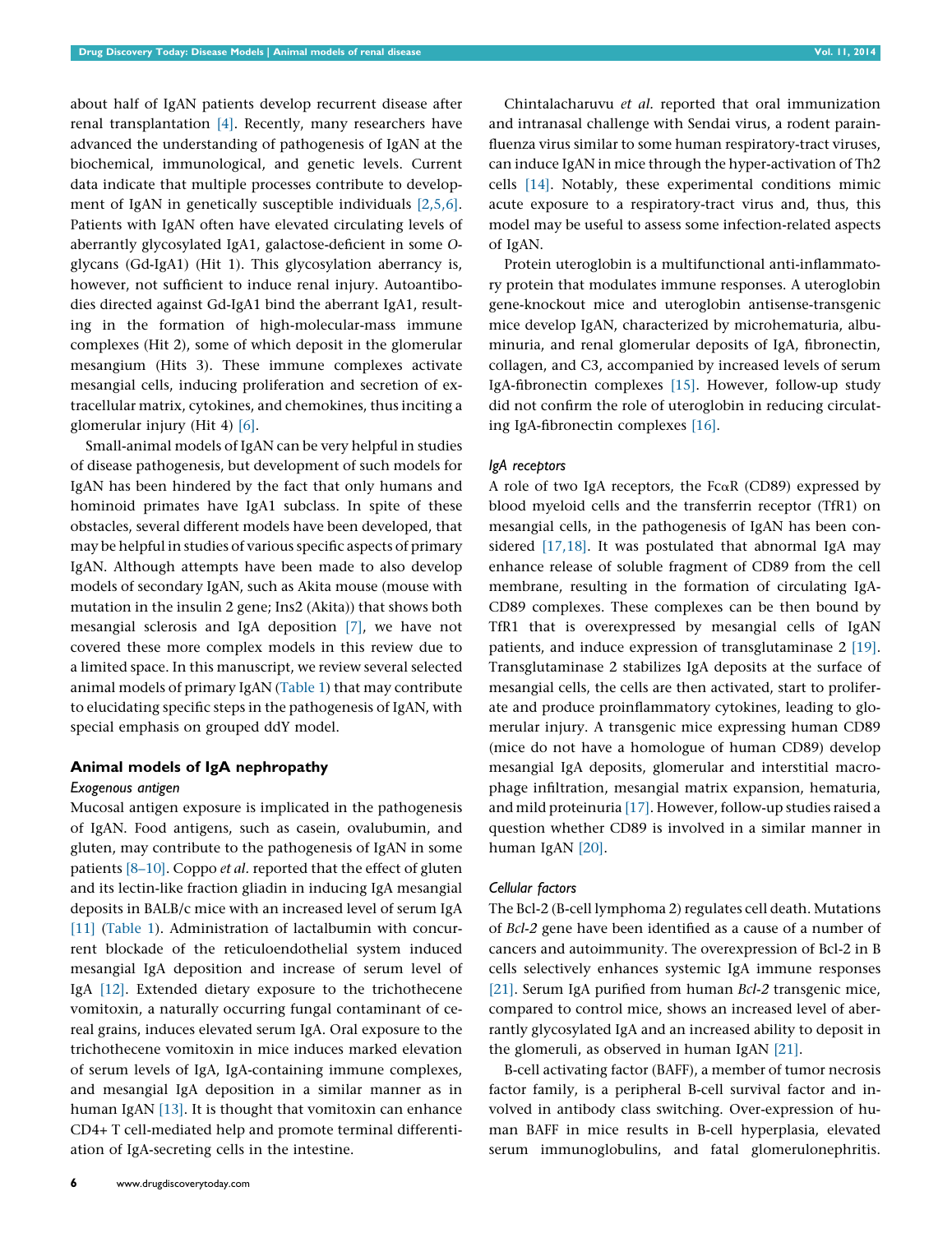<span id="page-2-0"></span>

| Table 1. Selected animal models of IgA nephropathy      |                   |                                                                                                                                                                                                                                         |                                                                                                                                                                                                                                                                                                                                                                                                     |  |
|---------------------------------------------------------|-------------------|-----------------------------------------------------------------------------------------------------------------------------------------------------------------------------------------------------------------------------------------|-----------------------------------------------------------------------------------------------------------------------------------------------------------------------------------------------------------------------------------------------------------------------------------------------------------------------------------------------------------------------------------------------------|--|
| Mouse strain or<br>model name                           | Year<br>published | <b>Brief description</b>                                                                                                                                                                                                                | Advantages and deficiencies of each<br>model in capturing key features of IgA<br>nephropathy                                                                                                                                                                                                                                                                                                        |  |
| <b>Spontaneous</b><br>ddY mouse                         | 1986              | A spontaneous animal model of IgAN, in<br>which the development of IgAN includes<br>mesangial IgA deposits and glomerular injury                                                                                                        | A major disadvantage of the ddY mouse<br>is a high degree of variability in the age<br>of onset and severity of the disease, due<br>to the heterogeneous genetic background;<br>Mouse IgA, not human IgAI                                                                                                                                                                                           |  |
| Gluten-immunized<br>mouse                               | 1989              | A lectin-like fraction of gluten, called gliadin, i<br>nduces IgA mesangial deposits in BALB/c mice,<br>concurrent with an increased level of serum IgA                                                                                 | Model of food-antigen-containing immune<br>complexes with IgA; mouse IgA, not human<br>IgA I                                                                                                                                                                                                                                                                                                        |  |
| Vomitoxin<br>(deoxynivalenol)-<br>exposed mouse         | 1989              | Dietary exposure to the trichothecene vomitoxin,<br>fungal contaminant of cereal grains, induces elevated<br>serum IgA, elevation of serum IgA, IgA-containing<br>immune complexes, and glomerular deposits                             | Model of antigen-containing immune<br>complexes with IgA; mouse IgA, not<br>human IgAI                                                                                                                                                                                                                                                                                                              |  |
| High-IgA strain<br>of ddY mouse<br>(HIGA)               | 1997              | Established by interbreeding of ddY strains with<br>high serum levels of IgA                                                                                                                                                            | HIGA mice have high serum IgA levels,<br>however, serum IgA levels are not associated<br>with the severity of glomerular injury and<br>incidence of the disease; Mouse IgA, not<br>human IgAI                                                                                                                                                                                                       |  |
| <b>Uteroglobin</b><br>antisense transgenic<br>mouse     | 2000              | Uteroglobin antisense-Tg mice develop IgAN,<br>characterized by microhematuria, albuminuria, and<br>glomerular deposits of IgA, fibronectin, collagen, and<br>C3, accompanied by increased levels of serum<br>IgA-fibronectin complexes | Follow-up studies did not confirm the role of<br>uteroglobin in reducing circulating IgA-fibronectin<br>complexes; mouse IgA, not human IgAI                                                                                                                                                                                                                                                        |  |
| CD89-transgenic<br>mouse                                | 2000              | Complexes of Tg IgA1 heavy chain-containing IgA<br>with Tg human soluble CD89; mesangial deposits<br>of the complexes induce hematuria and proteinuria                                                                                  | Tg mice expressing human CD89 (mice do not<br>have a homologue of human CD89) develop<br>mesangial IgA deposits, glomerular and<br>interstitial macrophage infiltration, mesangial<br>matrix expansion, hematuria, and mild<br>proteinuria; can be combined with Tg human<br>IgAI heavy chain; follow-up studies raised a<br>question whether CD89 is involved in a<br>similar manner in human IgAN |  |
| <b>Mucosal immunization</b><br>with Sendai virus        | 2001              | Oral immunization and intranasal challenge with<br>Sendai virus, a rodent parainfluenza virus,                                                                                                                                          | Sendai virus is similar to some human<br>respiratory-tract viruses; this model may be<br>useful to assess some infection-related<br>aspects of IgAN; mouse IgA, not human IgAI                                                                                                                                                                                                                      |  |
| Human Bcl-2 transgenic<br>mice                          | 2004              | Overexpression of Bcl-2 in B cells selectively<br>enhances systemic IgA immune responses; Serum<br>IgA purified from human Bcl-2 TG mice, has an<br>increased ability to deposit in the glomeruli                                       | Selectively enhanced systemic IgA immune<br>responses; mouse IgA, not human IgAI                                                                                                                                                                                                                                                                                                                    |  |
| Human BAFF-transgenic<br>mouse                          | 2006              | Over-expression of human BAFF in mice results<br>in elevated serum IgA, and fatal glomerulonephritis<br>associated with mesangial deposits of lgA                                                                                       | IgA deposits co-dependent on microbiota;<br>mouse IgA, not human IgA1; light-microscopic<br>features include glomerular sclerosis                                                                                                                                                                                                                                                                   |  |
| $\beta$ I,4-Galactosyltransferase-I-<br>deficient mouse | 2007              | K/O mice exhibit high serum levels of IgA with<br>elevated representation of polymeric IgA<br>and mesangial deposits                                                                                                                    | Mouse IgA, not human IgA1; N-glycans<br>affected                                                                                                                                                                                                                                                                                                                                                    |  |
| Grouped-ddY mouse                                       | 2012              | The early-onset group of ddY mice, in which the<br>development of IgAN includes mesangial IgA<br>deposits and glomerular injury, were intercrossed<br>over 20 generations.                                                              | 100% early-onset model of IgAN. All<br>grouped ddY mice develop proteinuria<br>within eight weeks of age; Mouse IgA, not<br>human IgAI                                                                                                                                                                                                                                                              |  |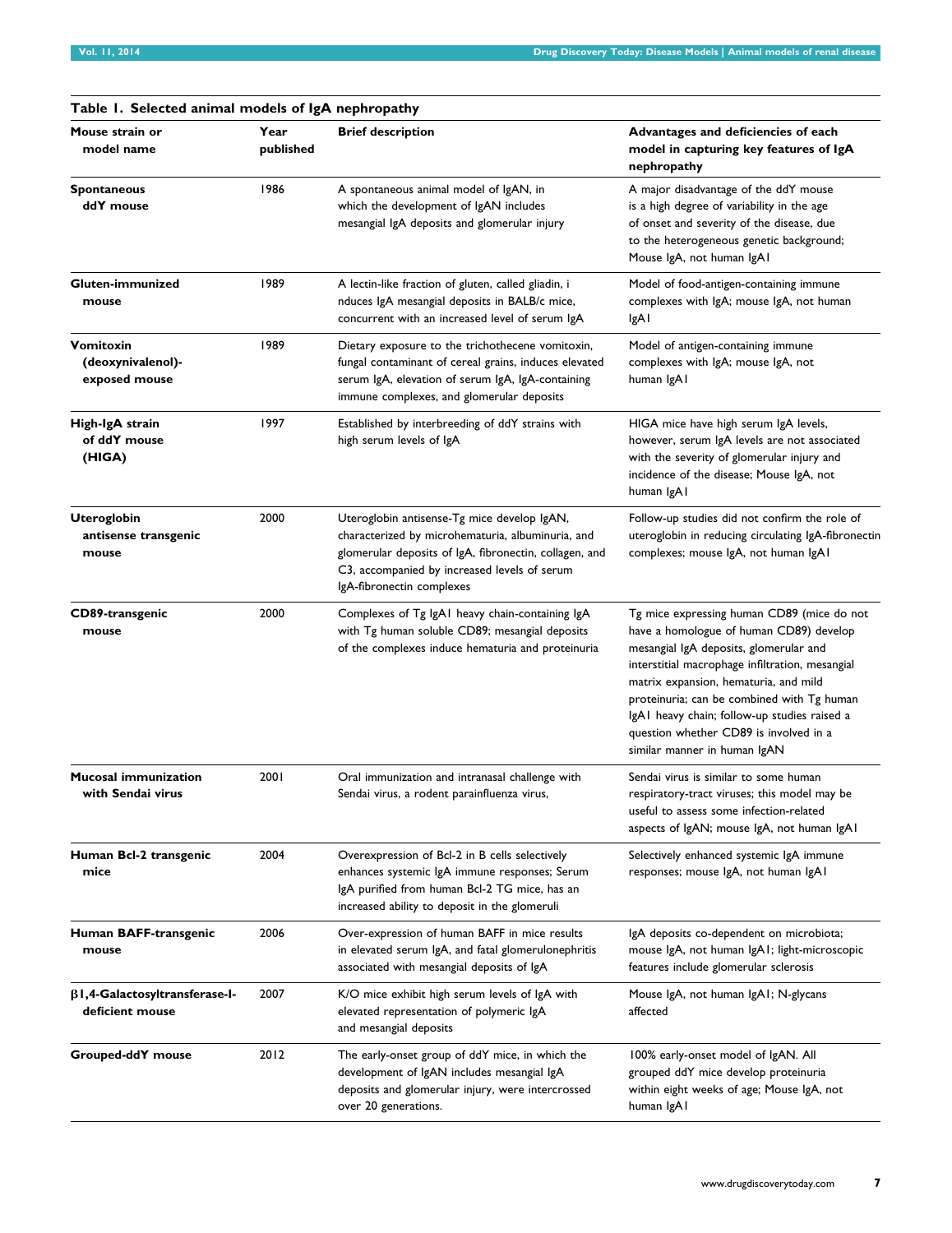| Mouse strain or<br>model name             | Year<br>published | <b>Brief description</b>                                                                                                                                                                                                                                                                   | Advantages and deficiencies of each<br>model in capturing key features of IgA<br>nephropathy             |
|-------------------------------------------|-------------------|--------------------------------------------------------------------------------------------------------------------------------------------------------------------------------------------------------------------------------------------------------------------------------------------|----------------------------------------------------------------------------------------------------------|
| Passive mouse model<br>of IgA nephropathy | 2012              | SCID or nude mice injected with pre-formed<br>complexes comsisting of human IgA1 deficient<br>in galactose and bound<br>by anti-glycan human IgG deposit in glomerular<br>mesangium with murine C3; IgA1 deposits with<br>concurrent mesangial proliferation, hematuria<br>and proteinuria | Human IgAI autoantigen and autoantibodies<br>used; requires several injections of preformed<br>complexes |

Table 1 (Continued )

BAFF-Tg mice have mesangial deposits of IgA along with elevated circulating levels of polymeric IgA that is aberrantly glycosylated [\[22\]](#page-5-0).

#### Spontaneous model of IgAN

The ddY mouse strain is a model of spontaneous IgAN, which develops glomerulonephritis with a striking deposition of IgA in the mesangium, as well as co-deposits of IgG, IgM, and C3 [\[23\].](#page-5-0) A major disadvantage of the ddY mouse model is a high degree of variability in the age of onset and severity of the disease, because the strain has been maintained as an outbred stock. The high-IgA (HIGA) mouse strain was established by interbreeding of ddY strains with high serum levels of IgA to assess possible correlation of serum IgA levels with the development of IgAN [\[24\]](#page-5-0). These models revealed that although HIGA mice have high IgA levels, serum IgA levels are not associated with the severity of glomerular injury and incidence of the disease  $[25]$ . We previously reported that ddY mice could be classified into the early-onset, late-onset, and quiescent groups, based on analyses of serial renal biopsies [\[25\].](#page-5-0) Genome-wide association study identified four genetic loci (D1Mit216, D1Mit16, D9Mit252, and D10Mit86) linked with the early-onset phenotype [\[25\].](#page-5-0) D1Mit16 is located close to the selectin gene: single-nucleotide polymorphisms of this gene are associated with human IgAN [\[26\],](#page-5-0) and D10Mit86 lies within a region of synteny with human 6q22–23 containing IGAN1, which is implicated in familial IgAN [\[27\]](#page-5-0). These results suggest that IgAN in ddY mice and in humans may be, at least partly, affected by the same susceptibility genes.

#### Grouped ddY mouse

To overcome a high degree of variability in the age of onset and severity of the disease in ddY mouse model, we intercrossed early-onset ddY mice. After selective intercrossing for >20 generations, we established a novel 100% early-onset grouped ddY mice model [\[28\]](#page-5-0). All grouped ddY mice develop proteinuria within 8 weeks of birth. The urinary protein output in grouped ddY mice is elevated compared with HIGA mice at 8 weeks of age and the serum creatinine level is increased in association with renal failure at 24 weeks of age [\[28\]](#page-5-0). The grouped ddY mice show severe glomerular

proliferation, mesangial matrix expansion, and tubulointerstitial infiltrations. Glomerular cell numbers and glomerular sclerosis scores at 8 and 24 weeks of age in female grouped ddY mice are significantly higher than those in HIGA mice [\[28\].](#page-5-0) Electron microscopy showed electron-dense deposits mainly in the paramesangial area similar to those found in human IgAN (Fig. 1). Immunofluorescence staining revealed glomerular deposits of IgA with IgG and C3 co-deposits in female grouped ddY mice [\[28\]](#page-5-0).

and tubulointerstitial lesions, characterized by mesangial

# Aberrant glycosylation of IgA

The pathogenesis of IgAN in humans involves deposition of immune complexes consisting of polymeric aberrantly O-glycosylated IgA1 (galactose-deficient in some O-glycans; Gd-IgA1) in the mesangium [\[29,30\]](#page-5-0). Glycosylation changes of human IgA1 play a key role in the development of the disease, with Gd-IgA1 being recognized by autoantibodies



*Drug Discovery Today: Disease Models*

Figure 1. Histopathological analysis of grouped ddY mouse. (a) Light-microscopic analysis reveals mesangial-cell proliferation and expansion of mesangial matrix (PAS staining,  $\times$ 400). (b) Immunohistochemical image of granular IgA deposits in the mesangium. (c) Electron-microscopic image with paramesangial immune deposits (white arrows).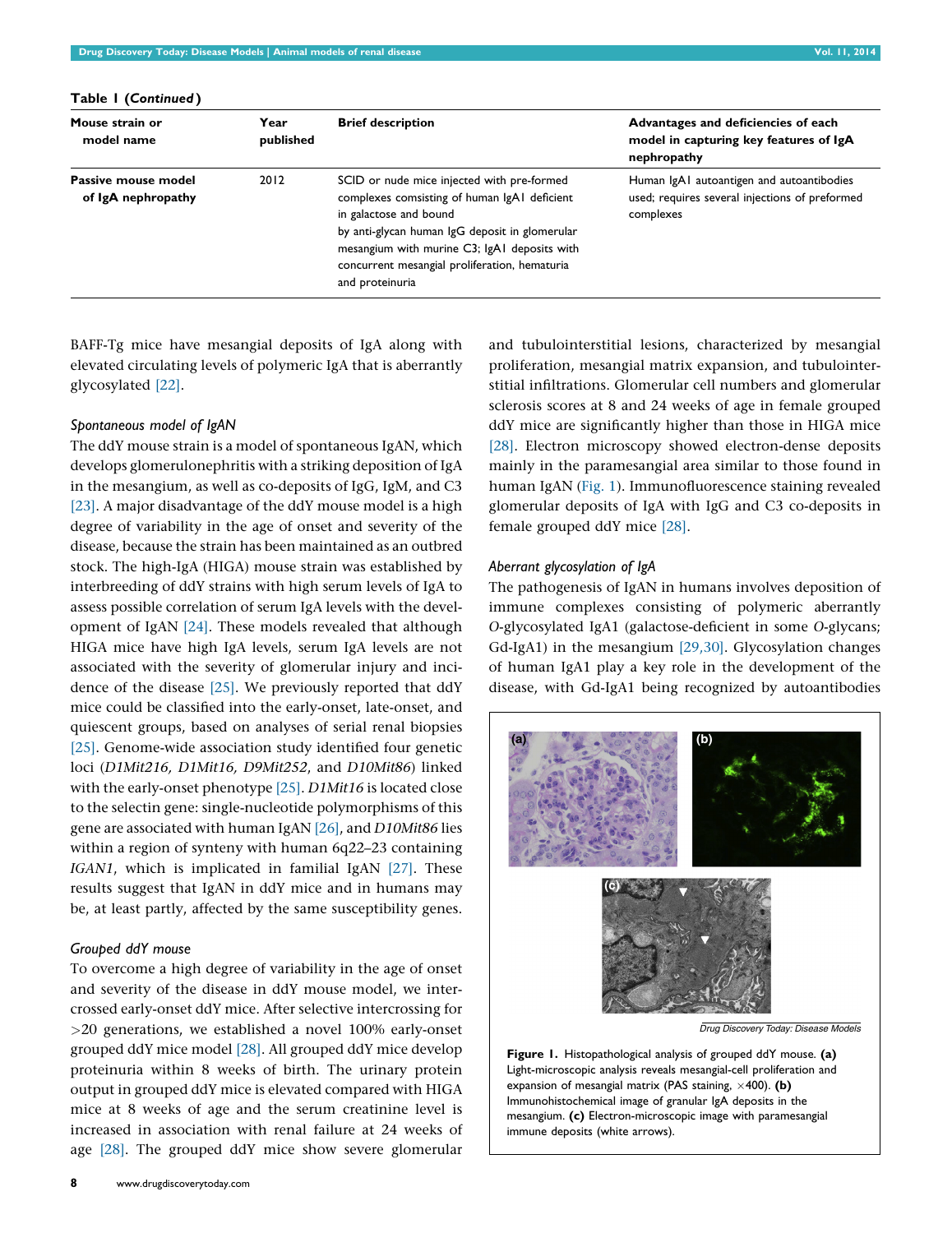<span id="page-4-0"></span>and forming immune complexes [\[6,31–33\]](#page-5-0). Importantly, grouped ddY mice showed high serum levels of IgA and IgA-IgG2a immune complexes, compared with those in HIGA mice [\[34\].](#page-6-0) Notably, rodents do not have IgA isotype with structural features of human IgA1 with respect to O-glycans. In humans, aberrant galactosylation and sialylation of Oglycans in IgA1 hinge region is thought to contribute to the pathogenesis of IgAN [\[35,36\]](#page-6-0). Murine IgA has N-glycans, but not O-glycans. β-1,4-Galactosyltransferase transfers galactose to the terminal N-acetylglucosamine residues of Nglycans. Notably, b-1,4-galactosyltransferase-deficient mice spontaneously develop IgAN [\[37\]](#page-6-0). These knock-out mice exhibit high serum levels of IgA with elevated representation of polymeric IgA [\[37\]](#page-6-0). Of note, a recent study has demonstrated the presence of O-glycans in the hinge region of an IgA rheumatoid factor, and its potential to induce IgAN-like glomerular lesions was associated with increased levels of O-glycosylation [\[38,39\].](#page-6-0)

To further analyze potential aberrancy in glycosylation of IgA in grouped ddY and HIGA mice, more extensive biochemical analysis of sugar contents was performed by using monosaccharide compositional analysis with gas-liquid chromatography. The analysis of sugar contents revealed that purified IgA from gddY mice had lower contents of saccharides compared with IgA from HIGA mice [\[28\]](#page-5-0). This finding, thus, indicates that a glycosylation abnormality of IgA, whether involving O-glycans or N-glycans, can promote formation of macromolecular IgA-containing complexes and that IgG autoantibodies against aberrant IgA glycoform(s) may promote immune-complex formation, with subsequent complement activation in grouped ddY mice, similarly as in human IgAN (Fig. 2) [\[34\].](#page-6-0) Notably, a passive mouse model of IgAN has been recently developed, based on injection of immune complexes pre-formed from human IgA1 with galactose-deficient O-glycans mimicking IgAN bound by antiglycan autoantibodies from IgAN patients [\[40\].](#page-6-0) This observation further supports the role of aberrant O-glycosylation of IgA1 and autoantibodies binding to this glycoform in formation of immune deposits in IgAN ([Table](#page-2-0) 1).

## Mucosal immunity

The impact of mucosal infections in IgAN has been established, as the disease is frequently exacerbated by upperrespiratory-tract or gastrointestinal-tract infections. Some dietary antigens promote B-cell terminal differentiation into IgA-secreting progenitors in the intestine and form IgA-containing immune complexes [\[10\]](#page-5-0). Production of aberrantly glycosylated IgA1 may be enhanced by mucosal infection [\[41,42\]](#page-6-0). A series of studies focused on the role of Toll-like receptors (TLRs), which are evolutionarily conserved regulators of the innate immune response. TLR activation may represent the final common pathway for exogenous antigens, which have a negative effect on the mucosa in patients with



from autoantigen (aberrantly glycosylated IgA) and autoantibodies. Hit 4: Deposition of pathogenic immune complexes in the mesangium, activation of mesangial cells, and induction of glomerular injury. Hits 3 and/or 4 may involve complement activation. (Hu: human, Mo: Mouse).

IgAN. We have reported that IgAN severity correlates with splenic TLR9 expression in IgAN-prone mice [\[43\].](#page-6-0) In addition, nasal challenge with CpG DNA (a ligand of TLR9) exacerbated glomerular damage in these mice and was accompanied by an increase in serum IgA levels and mesangial IgA deposition. This observation suggested that mucosal stimulation of TLR may be related, at least in part, to the production of nephritogenic IgA. In patients with IgAN, the expression of tonsillar TLR9 and a TLR9 single-nucleotide polymorphism correlates with the responses to the tonsillectomy combined with steroid-pulse therapy [\[44\].](#page-6-0)

#### Conclusion

IgAN is a polygenic disease and the clinical and histopathologic findings of IgAN patients are heterogeneous. Moreover, molecular features of human IgA1, the autoantigen that plays a key role in the pathogenesis of human IgAN, are different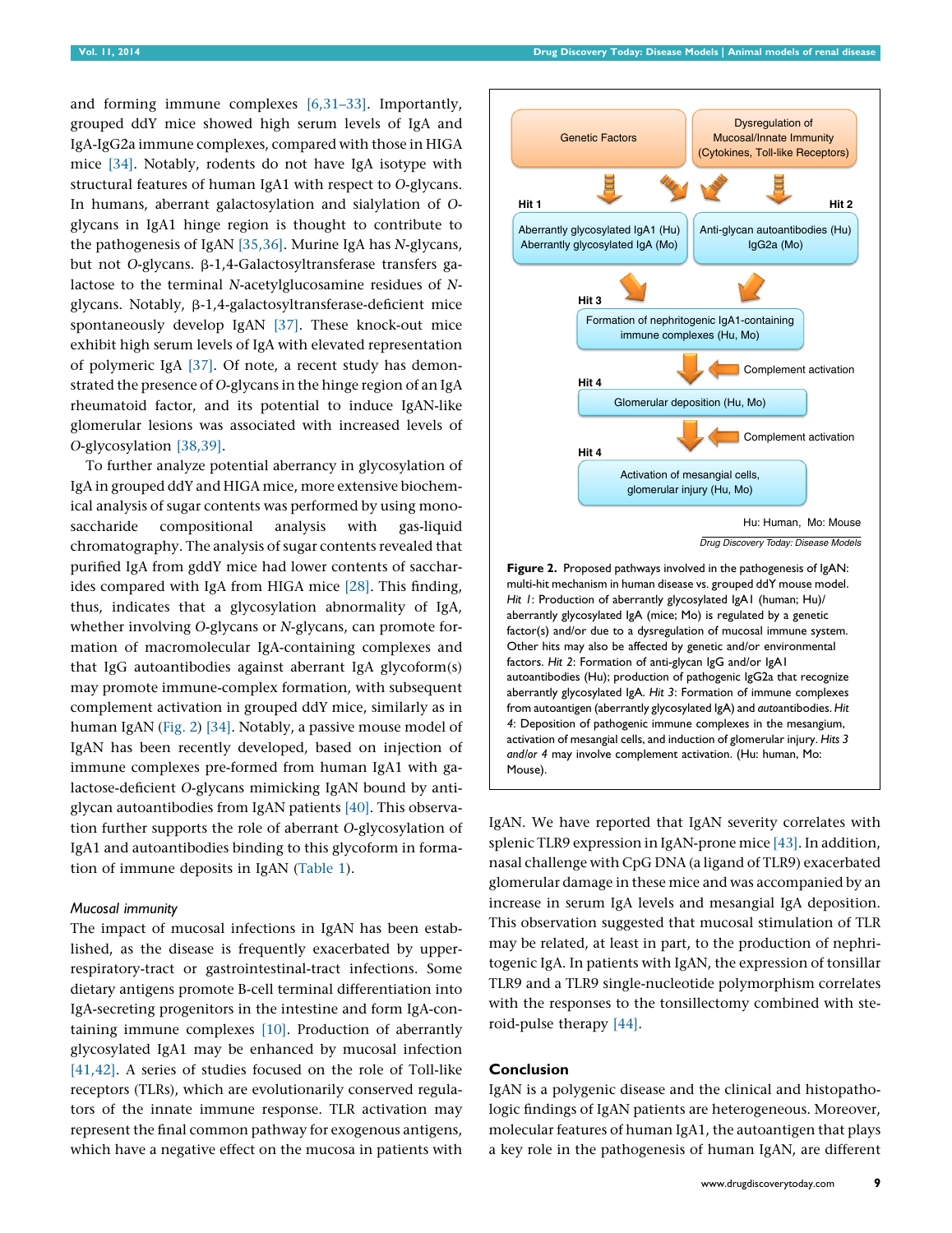<span id="page-5-0"></span>from rodents' IgA. However, it is possible to analyze selected phenotypes and pathological pathways that are common for an animal model and human disease or delineate the differences between the two. Even though murine IgA is different from human IgA1, aberrant glycosylation of IgA tends to enhance production of polymeric IgA and formation immune complexes with autoantibodies in both human and murine IgAN [\(Fig.](#page-4-0) 2). Furthermore, genetic factors, dysregulation of mucosal immunity, and complement factors are important for initiation and progression of IgAN in animal models and human disease. The grouped ddY mouse model may be useful tool for studies of many of these aspects.

#### Conflict of interest statement

All the authors declared no competing interests.

#### Acknowledgements

HS was supported in part by a research grant from the Study Group on IgA Nephropathy, a Grant-in-Aid for Progressive Renal Disease Research, Research on Intractable Disease from the Ministry of Health, Labour and Welfare of Japan, and by KAKENHI (22790802). JN was supported in part by the NIH grants DK078244, GM098539, and DK082753, and by a gift from the IGA Nephropathy Foundation of America.

#### **References**

- [1] Tomino Y, Sakai H, Miura M, Endoh M, Nomoto Y. Detection of [polymeric](http://refhub.elsevier.com/S1740-6757(14)00034-6/sbref0005) IgA in glomeruli from patients with IgA [nephropathy.](http://refhub.elsevier.com/S1740-6757(14)00034-6/sbref0005) Clin Exp Immunol [1982;49:419–25.](http://refhub.elsevier.com/S1740-6757(14)00034-6/sbref0005)
- [2] Wyatt RJ, Julian BA. IgA nephropathy. N Engl J Med [2013;368:2402–14.](http://refhub.elsevier.com/S1740-6757(14)00034-6/sbref0010)
- [3] Berger J, Hinglais N. [Intercapillary](http://refhub.elsevier.com/S1740-6757(14)00034-6/sbref0015) deposits of IgA-IgG. J Urol Nephrol (Paris) [1968;74:694–5](http://refhub.elsevier.com/S1740-6757(14)00034-6/sbref0015).
- [4] Floege J. Recurrent IgA nephropathy after renal [transplantation.](http://refhub.elsevier.com/S1740-6757(14)00034-6/sbref0020) Semin Nephrol [2004;24:287–91.](http://refhub.elsevier.com/S1740-6757(14)00034-6/sbref0020)
- [5] Novak J, Julian BA, Mestecky J, Renfrow MB. [Glycosylation](http://refhub.elsevier.com/S1740-6757(14)00034-6/sbref0025) of IgA1 and pathogenesis of IgA nephropathy. Semin Immunopathol [2012;34:365–82.](http://refhub.elsevier.com/S1740-6757(14)00034-6/sbref0025)
- [6] Suzuki H, Kiryluk K, Novak J, [Moldoveanu](http://refhub.elsevier.com/S1740-6757(14)00034-6/sbref0030) Z, Herr AB, Renfrow MB, et al. The [pathophysiology](http://refhub.elsevier.com/S1740-6757(14)00034-6/sbref0030) of IgA nephropathy. J Am Soc Nephrol [2011;22:1795–803.](http://refhub.elsevier.com/S1740-6757(14)00034-6/sbref0030)
- [7] Haseyama T, Fujita T, Hirasawa F, Tsukada M, Wakui H, [Komatsuda](http://refhub.elsevier.com/S1740-6757(14)00034-6/sbref0035) A, et al. Complications of IgA nephropathy in a [non-insulin-dependent](http://refhub.elsevier.com/S1740-6757(14)00034-6/sbref0035) diabetes model, the Akita mouse. Tohoku J Exp Med [1998;198:233–44](http://refhub.elsevier.com/S1740-6757(14)00034-6/sbref0035).
- [8] Yagame M, [Tomino](http://refhub.elsevier.com/S1740-6757(14)00034-6/sbref0040) Y, Eguchi K, Miura M, Suga T, Endoh M, et al. Levels of circulating IgA immune complexes after [gluten-rich](http://refhub.elsevier.com/S1740-6757(14)00034-6/sbref0040) diet in patients with IgA nephropathy. Nephron [1988;49:104–6](http://refhub.elsevier.com/S1740-6757(14)00034-6/sbref0040).
- [9] Fornasieri A, Sinico RA, [Maldifassi](http://refhub.elsevier.com/S1740-6757(14)00034-6/sbref0045) P, Paterna L, Benuzzi S, Colasanti G, et al. Food antigens, [IgA-immune](http://refhub.elsevier.com/S1740-6757(14)00034-6/sbref0045) complexes and IgA mesangial nephropathy. Nephrol Dial Transplant [1988;3:738–43.](http://refhub.elsevier.com/S1740-6757(14)00034-6/sbref0045)
- [10] Russell MW, Mestecky J, Julian BA, Galla JH. [IgA-associated](http://refhub.elsevier.com/S1740-6757(14)00034-6/sbref0050) renal diseases: antibodies to [environmental](http://refhub.elsevier.com/S1740-6757(14)00034-6/sbref0050) antigens in sera and deposition of [immunoglobulins](http://refhub.elsevier.com/S1740-6757(14)00034-6/sbref0050) and antigens in glomeruli. J Clin Immunol 1986;6: [74–86.](http://refhub.elsevier.com/S1740-6757(14)00034-6/sbref0050)
- [11] Coppo R, Mazzucco G, Martina G, [Roccatello](http://refhub.elsevier.com/S1740-6757(14)00034-6/sbref0055) D, Amore A, Novara R, et al. Gluten-induced experimental IgA [glomerulopathy.](http://refhub.elsevier.com/S1740-6757(14)00034-6/sbref0055) Lab Invest [1989;60:499–506](http://refhub.elsevier.com/S1740-6757(14)00034-6/sbref0055).
- [12] Sato M, Ideura T, Koshikawa S. [Experimental](http://refhub.elsevier.com/S1740-6757(14)00034-6/sbref0060) IgA nephropathy in mice. Lab Invest [1986;54:377–84](http://refhub.elsevier.com/S1740-6757(14)00034-6/sbref0060).
- [13] Pestka JJ, Moorman MA, Warner RL. [Dysregulation](http://refhub.elsevier.com/S1740-6757(14)00034-6/sbref0065) of IgA production and IgA nephropathy induced by the [trichothecene](http://refhub.elsevier.com/S1740-6757(14)00034-6/sbref0065) vomitoxin. Food Chem Toxicol [1989;27:361–8.](http://refhub.elsevier.com/S1740-6757(14)00034-6/sbref0065)
- [14] [Chintalacharuvu](http://refhub.elsevier.com/S1740-6757(14)00034-6/sbref0070) SR, Nagy NU, Sigmund N, Nedrud JG, Amm ME, Emancipator SN. T cell cytokines determine the severity of [experimental](http://refhub.elsevier.com/S1740-6757(14)00034-6/sbref0070)

IgA nephropathy by regulating IgA [glycosylation.](http://refhub.elsevier.com/S1740-6757(14)00034-6/sbref0070) Clin Exp Immunol [2001;126:326–33](http://refhub.elsevier.com/S1740-6757(14)00034-6/sbref0070).

- [15] Zhang Z, Kundu GC, Zheng F, Yuan CJ, Lee E, [Westphal](http://refhub.elsevier.com/S1740-6757(14)00034-6/sbref0075) H, et al. Insight into the [physiological](http://refhub.elsevier.com/S1740-6757(14)00034-6/sbref0075) function(s) of uteroglobin by geneknockout and [antisense-transgenic](http://refhub.elsevier.com/S1740-6757(14)00034-6/sbref0075) approaches. Ann N Y Acad Sci [2000;923:210–33](http://refhub.elsevier.com/S1740-6757(14)00034-6/sbref0075).
- [16] Coppo R, Chiesa M, Cirina P, Peruzzi L, Amore A, [European](http://refhub.elsevier.com/S1740-6757(14)00034-6/sbref0080) IgACE Study Group. In human IgA [nephropathy](http://refhub.elsevier.com/S1740-6757(14)00034-6/sbref0080) uteroglobin does not play the role inferred from transgenic mice. Am J Kidney Dis [2002;40:495–503](http://refhub.elsevier.com/S1740-6757(14)00034-6/sbref0080).
- [17] Launay P, Grossetête B, [Arcos-Fajardo](http://refhub.elsevier.com/S1740-6757(14)00034-6/sbref0085) M, Gaudin E, Torres SP, Beaudoin L, et al. Fca receptor (CD89) mediates the development of [immunoglobulin](http://refhub.elsevier.com/S1740-6757(14)00034-6/sbref0085) A (IgA) [nephropathy](http://refhub.elsevier.com/S1740-6757(14)00034-6/sbref0085) (Berger's disease). Evidence for pathogenic soluble [receptor-IgA](http://refhub.elsevier.com/S1740-6757(14)00034-6/sbref0085) complexes in patients and CD89 transgenic mice. J Exp Med [2000;191:1999–2009](http://refhub.elsevier.com/S1740-6757(14)00034-6/sbref0085).
- [18] Moura IC, Centelles MN, [Arcos-Fajardo](http://refhub.elsevier.com/S1740-6757(14)00034-6/sbref0090) M, Malheiros DM, Collawn JF, Cooper MD, et al. [Identification](http://refhub.elsevier.com/S1740-6757(14)00034-6/sbref0090) of the transferrin receptor as a novel [immunoglobulin](http://refhub.elsevier.com/S1740-6757(14)00034-6/sbref0090) (Ig)A1 receptor and its enhanced expression on mesangial cells in IgA nephropathy. J Exp Med [2001;194:417–25](http://refhub.elsevier.com/S1740-6757(14)00034-6/sbref0090).
- [19] Berthelot L, Papista C, Maciel TT, [Biarnes-Pelicot](http://refhub.elsevier.com/S1740-6757(14)00034-6/sbref0095) M, Tissandie E, Wang PH, et al. [Transglutaminase](http://refhub.elsevier.com/S1740-6757(14)00034-6/sbref0095) is essential for IgA nephropathy development acting through IgA receptors. J Exp Med [2012;209:793–806](http://refhub.elsevier.com/S1740-6757(14)00034-6/sbref0095).
- [20] van der Boog PJ, De Fijter JW, Van Kooten C, Van Der Holst R, Van Seggelen A, Van Es LA, et al. Complexes of IgA with FcaRI/CD89 are not specific for primary IgA nephropathy. Kidney Int 2003;514–21. [http://](http://www.ncbi.nlm.nih.gov/pubmed/1263111663) [www.ncbi.nlm.nih.gov/pubmed/1263111663.](http://www.ncbi.nlm.nih.gov/pubmed/1263111663)
- [21] Marquina R, Díez MA, López-Hoyos M, Buelta L, Kuroki A, Kikuchi S, et al. Inhibition of B cell death causes the [development](http://refhub.elsevier.com/S1740-6757(14)00034-6/sbref0105) of an IgA nephropathy in (New Zealand white x [C57BL/6\)F\(1\)-bcl-2](http://refhub.elsevier.com/S1740-6757(14)00034-6/sbref0105) transgenic mice. J Immunol [2004;172:7177–85](http://refhub.elsevier.com/S1740-6757(14)00034-6/sbref0105).
- [22] [McCarthy](http://refhub.elsevier.com/S1740-6757(14)00034-6/sbref0110) DD, Kujawa J, Wilson C, Papandile A, Poreci U, Porfilio EA, et al. Mice overexpressing BAFF develop a commensal [flora-dependent,](http://refhub.elsevier.com/S1740-6757(14)00034-6/sbref0110) IgAassociated nephropathy. J Clin Invest [2011;121:3991–4002.](http://refhub.elsevier.com/S1740-6757(14)00034-6/sbref0110)
- [23] Imai H, Nakamoto Y, Asakura K, Miki K, Yasuda T, Miura AB. [Spontaneous](http://refhub.elsevier.com/S1740-6757(14)00034-6/sbref0115) [glomerular](http://refhub.elsevier.com/S1740-6757(14)00034-6/sbref0115) IgA deposition in ddY mice: an animal model of IgA nephritis. Kidney Int [1985;27:756–61.](http://refhub.elsevier.com/S1740-6757(14)00034-6/sbref0115)
- [24] Muso E, Yoshida H, Takeuchi E, Yashiro M, [Matsushima](http://refhub.elsevier.com/S1740-6757(14)00034-6/sbref0120) H, Oyama A, et al. Enhanced production of glomerular [extracellular](http://refhub.elsevier.com/S1740-6757(14)00034-6/sbref0120) matrix in a new mouse strain of high serum IgA ddY mice. Kidney Int [1996;50:1946–57.](http://refhub.elsevier.com/S1740-6757(14)00034-6/sbref0120)
- [25] Suzuki H, Suzuki Y, Yamanaka T, Hirose S, [Nishimura](http://refhub.elsevier.com/S1740-6757(14)00034-6/sbref0125) H, Toei J, et al. [Genome-wide](http://refhub.elsevier.com/S1740-6757(14)00034-6/sbref0125) scan in a novel IgA nephropathy model identifies a [susceptibility](http://refhub.elsevier.com/S1740-6757(14)00034-6/sbref0125) locus on murine chromosome 10, in a region syntenic to human IGAN1 on [chromosome](http://refhub.elsevier.com/S1740-6757(14)00034-6/sbref0125) 6q22-23. J Am Soc Nephrol [2005;16:1289–99](http://refhub.elsevier.com/S1740-6757(14)00034-6/sbref0125).
- [26] Takei T, Iida A, Nitta K, Tanaka T, Ohnishi Y, Yamada R, et al. [Association](http://refhub.elsevier.com/S1740-6757(14)00034-6/sbref0130) between [single-nucleotide](http://refhub.elsevier.com/S1740-6757(14)00034-6/sbref0130) polymorphisms in selectin genes and [immunoglobulin](http://refhub.elsevier.com/S1740-6757(14)00034-6/sbref0130) A nephropathy. Am J Hum Genet 2002;70:781–6.
- [27] Kiryluk K, Novak J, Gharavi AG. Pathogenesis of [immunoglobulin](http://refhub.elsevier.com/S1740-6757(14)00034-6/sbref0135) A [nephropathy:](http://refhub.elsevier.com/S1740-6757(14)00034-6/sbref0135) recent insight from genetic studies. Annu Rev Med [2013;64:339–56](http://refhub.elsevier.com/S1740-6757(14)00034-6/sbref0135).
- [28] Okazaki K, Suzuki Y, Otsuji M, Suzuki H, Kihara M, [Kajiyama](http://refhub.elsevier.com/S1740-6757(14)00034-6/sbref0140) T, et al. Development of a model of early-onset IgA [nephropathy.](http://refhub.elsevier.com/S1740-6757(14)00034-6/sbref0140) J Am Soc Nephrol [2012;23:1364–74.](http://refhub.elsevier.com/S1740-6757(14)00034-6/sbref0140)
- [29] Allen AC, Bailey EM, [Brenchley](http://refhub.elsevier.com/S1740-6757(14)00034-6/sbref0145) PE, Buck KS, Barratt J, Feehally J. Mesangial IgA1 in IgA nephropathy exhibits aberrant [O-glycosylation:](http://refhub.elsevier.com/S1740-6757(14)00034-6/sbref0145) observations in three patients. Kidney Int [2001;60:969–73.](http://refhub.elsevier.com/S1740-6757(14)00034-6/sbref0145)
- [30] Hiki Y, Odani H, Takahashi M, Yasuda Y, [Nishimoto](http://refhub.elsevier.com/S1740-6757(14)00034-6/sbref0150) A, Iwase H, et al. Mass spectrometry proves [under-O-glycosylation](http://refhub.elsevier.com/S1740-6757(14)00034-6/sbref0150) of glomerular IgA1 in IgA nephropathy. Kidney Int [2001;59:1077–85.](http://refhub.elsevier.com/S1740-6757(14)00034-6/sbref0150)
- [31] Tomana M, Novak J, Julian BA, [Matousovic](http://refhub.elsevier.com/S1740-6757(14)00034-6/sbref0155) K, Konecny K, Mestecky J. Circulating immune complexes in IgA [nephropathy](http://refhub.elsevier.com/S1740-6757(14)00034-6/sbref0155) consist of IgA1 with [galactose-deficient](http://refhub.elsevier.com/S1740-6757(14)00034-6/sbref0155) hinge region and antiglycan antibodies. J Clin Invest [1999;104:73–81](http://refhub.elsevier.com/S1740-6757(14)00034-6/sbref0155).
- [32] Novak J, Tomana M, [Matousovic](http://refhub.elsevier.com/S1740-6757(14)00034-6/sbref0160) K, Brown R, Hall S, Novak L, et al. IgA1 containing immune complexes in IgA [nephropathy](http://refhub.elsevier.com/S1740-6757(14)00034-6/sbref0160) differentially affect proliferation of mesangial cells. Kidney Int [2005;67:504–13.](http://refhub.elsevier.com/S1740-6757(14)00034-6/sbref0160)
- [33] Suzuki H, Fan R, Zhang Z, Brown R, Hall S, Julian BA, et al. [Aberrantly](http://refhub.elsevier.com/S1740-6757(14)00034-6/sbref0165) glycosylated IgA1 in IgA [nephropathy](http://refhub.elsevier.com/S1740-6757(14)00034-6/sbref0165) patients is recognized by IgG antibodies with restricted [heterogeneity.](http://refhub.elsevier.com/S1740-6757(14)00034-6/sbref0165) J Clin Invest 2009;119: [1668–77](http://refhub.elsevier.com/S1740-6757(14)00034-6/sbref0165).